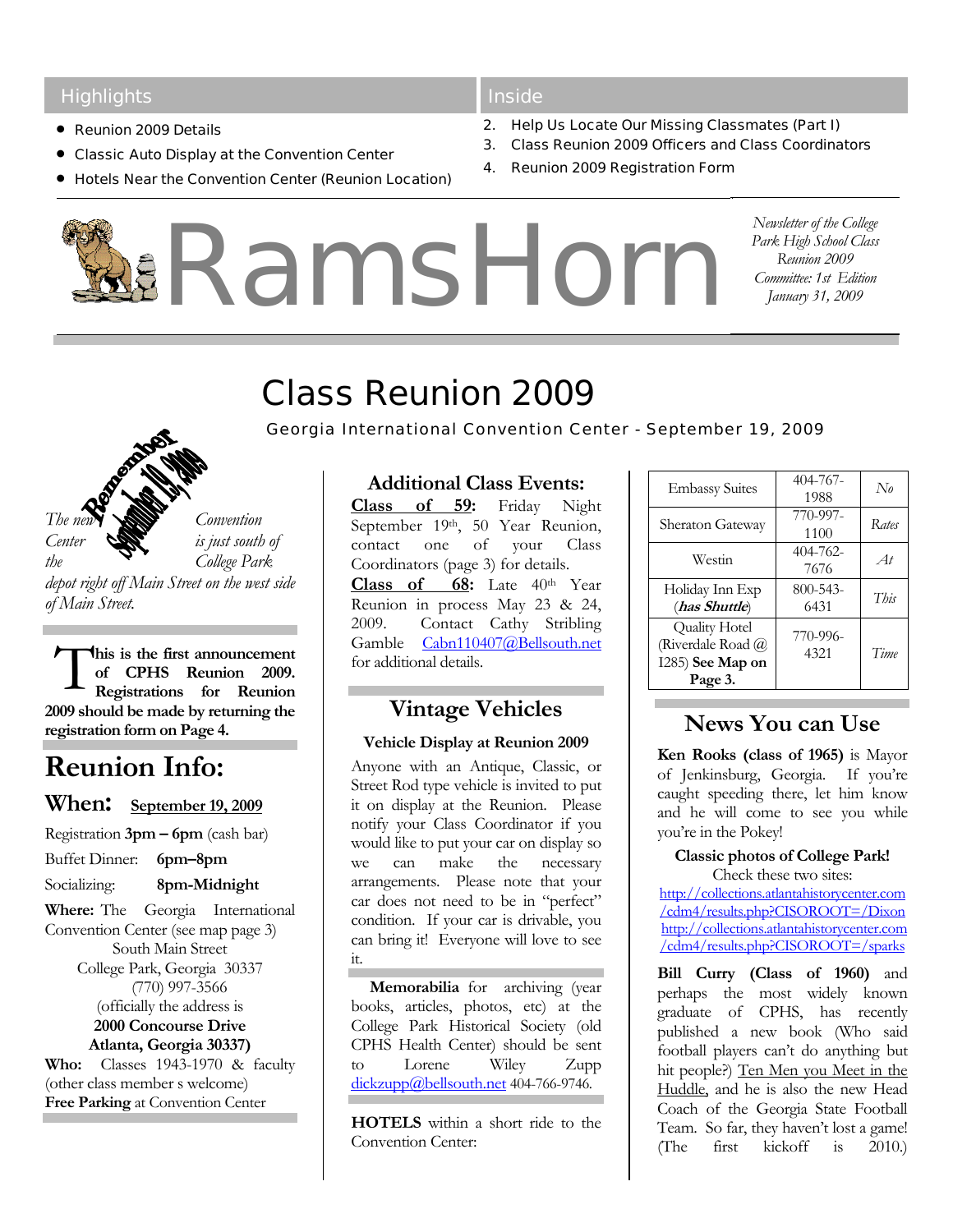| Help us Find These Class Mates (Part I) |                           |                                  |  |
|-----------------------------------------|---------------------------|----------------------------------|--|
| Cla<br>SS                               | FirstName                 | LastName                         |  |
| 43                                      | John                      | Bradford                         |  |
| 43                                      | Carolyn Virginia          | Callier                          |  |
| 43                                      | Gertrude Ellen            | Chambers                         |  |
| 43                                      | Omega Gene                | Davis                            |  |
| 43                                      | lames                     | Duncan                           |  |
| 43                                      | Ethel Mildred             | Garrett                          |  |
| 43                                      | Betty Ann                 | Gresham                          |  |
| 43                                      | Rose Marie                | Hanes-Tidwell                    |  |
| 43                                      | <b>Betty June</b>         | Honmon                           |  |
| 43                                      | Alma Ruth                 | Jones                            |  |
| 43                                      | Mary Dean                 | Kilpatrick                       |  |
| 43                                      | Catherine V.              | Nash                             |  |
| 43                                      | Barbara Marie             | Parson                           |  |
| 43                                      | Charlea                   | Patton                           |  |
| 43                                      | Betty                     | Plumley-Nix                      |  |
| 43                                      | Dorothy Jewel             | Rocker                           |  |
| 44                                      | Geraldine                 | Austin-Norred                    |  |
| 44                                      | Dorothy                   | Coleman                          |  |
| 44                                      | Nell                      | Cook-Allen                       |  |
| 44                                      | Jacquelyn                 | Dorsey                           |  |
| 44                                      | Virginia                  | Freeman-Porlier                  |  |
| 44                                      | Ruth                      | Geneva Strickland                |  |
| 44                                      | Rose                      | Godfrey-Forrester                |  |
| 44                                      | Barbara Ann               | Henderson                        |  |
| 44                                      | Oscar                     | Henman                           |  |
| 44                                      | Joyce                     | Lee-Shepard                      |  |
| 44                                      | Betty Ann                 | Markert-Dennis                   |  |
| 44                                      | Polly                     | McDaniel-Carver<br>Roten-Simmons |  |
| 44<br>44                                | Jean<br>Herman            | Spratlin                         |  |
| 44                                      | Elizabeth                 | Truitt-Billing                   |  |
| 44                                      | Lois                      | Tyroff-Price                     |  |
| 44                                      | Margaret                  | Vickery                          |  |
| 45                                      | Dorothy                   | Blackburn                        |  |
| 45                                      | Jean                      | Boyd-Reese                       |  |
| 45                                      | Roy H                     | Bray                             |  |
| 45                                      | William M.                | Digby                            |  |
| 45                                      | Hebert                    | Hammond                          |  |
| 45                                      | Betty                     | Parson-Camp                      |  |
| 45                                      | Betty Jean                | Smith-Jobson                     |  |
| 45                                      | Betty                     | Wansley-Brown                    |  |
| 46                                      | <b>Betty</b>              | <b>Bettis</b>                    |  |
| 46                                      | <b>Betty</b>              | Cook                             |  |
| 46                                      | Carolyn                   | Davis-Palmer                     |  |
| 46                                      | John & Jean<br>Yarborough | English                          |  |
| 46                                      | Evelyn                    | Foster                           |  |
| 46                                      | Bryan                     | Hatchett                         |  |
| 46                                      | Charles                   | Henman                           |  |
| 46                                      | Phyllis                   | Metzger                          |  |
| 46                                      | Ann                       | Taylor                           |  |
| 46                                      | Frank Charles             | Vinson                           |  |

| 46       | Barbara                | Wyman                     |  |
|----------|------------------------|---------------------------|--|
| 47       | <b>Betty Louise</b>    | Cannon                    |  |
| 47       | Lorraine               | Largen-Spivey             |  |
| 47       | Margaret               | <b>Lasiter Vetter</b>     |  |
|          | Dianne                 |                           |  |
| 48       | Lucille                | Allen-Bowles              |  |
| 48       | Spencer                | <b>Brewer</b>             |  |
| 48       | Joan                   | Crawford-                 |  |
|          | Gwen                   | Chambers<br>Duke          |  |
| 48<br>48 |                        |                           |  |
|          | Ruth                   | Harbin-Smith<br>Mauldin   |  |
| 48       | Fortson                |                           |  |
| 48       | Eleanor                | Patterson                 |  |
| 48       | Ellen                  | Phillips<br>Varnedoe-     |  |
| 48       | Barbara                | Osterberg                 |  |
| 49       | Marian                 | $A$ ll                    |  |
| 49       | William C.             | Asbury                    |  |
| 49       | Barry                  | Bazemore                  |  |
| 49       | Bobby                  | Betsill-Head              |  |
| 49       | Charles W.             | Blissitt                  |  |
| 49       | Beverly                | Brewer                    |  |
| 49       | Marian Leiliani        | Carros                    |  |
| 49       | Michel                 | Contezac                  |  |
| 49       |                        | Farr                      |  |
| 49       | Betty Jean<br>Marijane | Fielder                   |  |
|          |                        | Flanagan                  |  |
| 49       | Mary Joyce<br>Ernie    | King                      |  |
| 49       |                        | Padgett                   |  |
| 49       | Fred James             |                           |  |
| 49       | Mary                   | Register                  |  |
| 49<br>51 | Norma Jean<br>Ada      | Thompson<br>Robinson-Witt |  |
|          |                        | Cromwell-                 |  |
| 52       | Josephine              | Williams                  |  |
| 52       | Charlene               | Gibson                    |  |
|          |                        | Humble-                   |  |
| 52       | Ruth                   | Newsome                   |  |
| 52       | leanne                 | Jones                     |  |
| 52       | J.C.                   | Kennemore                 |  |
| 52       | Larry                  | McDonald                  |  |
| 52       | Milton                 | Player                    |  |
| 52       | <b>Bille Nell</b>      | Ransom-Eidson             |  |
| 52       | Gwen                   | Weant-Carter              |  |
| 53       | <b>James</b>           | Garrett                   |  |
| 53       | Jane                   | Hatchett-Giddings         |  |
| 54       | Elizabeth Jane         | Howard - Longino          |  |
| 54       | William V.             | McElroy                   |  |
| 54       | Joanne Vivian          | Mollohan                  |  |
| 54       | Alvin Lloyd            | Plews                     |  |
| 55       | Shirley                | Buckelew-Veltre           |  |
| 55       | Carolyn                | Clinton                   |  |
| 55       | Karen                  | Ellett-Roberts            |  |
| 55       | Shirley                | Jackson                   |  |
| 55       | Martha Jean            | Lewis Kelley              |  |
| 55       | Carl                   | Thornton                  |  |
| 55       | James Nathan           | West                      |  |
| 56       | Tray                   | Camp                      |  |
|          |                        |                           |  |

| 56              | Charles          | Fishburn                  |  |
|-----------------|------------------|---------------------------|--|
| 56              | Kurt             | Fisher                    |  |
| 56              | JoAnn            | Hewell                    |  |
| 56              | Eddie            | King                      |  |
| 56              | Patricia Ann     | Nesbitt                   |  |
| 56              | Sonny (R. E.)    | Parrott .Jr.              |  |
| 56              | Judith Marie     | Rodenmayer-Holt           |  |
| 56              | Coral            | Wiseman                   |  |
| 57              | Patricia         | Aldred                    |  |
| 57              | Mary Ann         | Cochran                   |  |
| 57              | Beverly          | Cooper                    |  |
| 57              | Martha           | Davidson                  |  |
| 57              | Nancy            | Dunn                      |  |
| 57              | <b>Steve</b>     | Hershey                   |  |
| 57              | Mary Jean        | Maloch-Kiincaid           |  |
| 57              | Helen            | Oliver                    |  |
| $\overline{57}$ | Martha           | Powell                    |  |
| 57              | Freddie          | Tinsley                   |  |
|                 |                  | Wallace-                  |  |
| 57<br>Brenda    |                  | Burkehead                 |  |
| $\overline{57}$ | Helen            | Widdon                    |  |
| 58              |                  | Prestage -                |  |
| Nancy           |                  | Davenport                 |  |
| 58              | Virginia         | Buckelew-Weems            |  |
| 58              | Madeline         | Deariso-Meyer             |  |
| 58              | <b>Betty Sue</b> | Harris-Philips            |  |
| 58              | Mavis            | Jackson-Martin            |  |
| 58              | Larry            | Matlock                   |  |
| 58              | Vivian           | McDonald                  |  |
| 58              | Mary Catherine   | Nolan-Thorn               |  |
| 58              | Linda            | Richardson-White          |  |
| 58              | Susan            | Ruff                      |  |
| 58              | Josephine        | Silvey                    |  |
| 58              | Karen            | Stinchcomb-               |  |
|                 |                  | Sprayberry                |  |
| 58              | Carol            | Tinsley                   |  |
| 58              | Frances          | West c/o Mrs.<br>H.W.West |  |
| 58              | Ted              | Wilson                    |  |
|                 | Danny &          | Harris                    |  |
| 59              | Connie           |                           |  |
| 59              | Carey            | Jones                     |  |
| 59              | Donna            | Pickles-Statzell          |  |
| 59              | Carol            | Thomas-Slater             |  |
| 59              | Jimmy            | Wall                      |  |
| 60              | Joyce            | Belcher                   |  |
| 60              | Betty Jim        | Bomar-Jones               |  |
| 60              | Bonnie           | <b>Brackett</b>           |  |

**Notice:** If you have contact information about any of these Missing Classmates please send it to your Class Coordinator or to John Masters at johnmasters@mindspring.com, as well as other interesting information that you would like to see in the RamsHorn.

 $\mathbb{R}^n$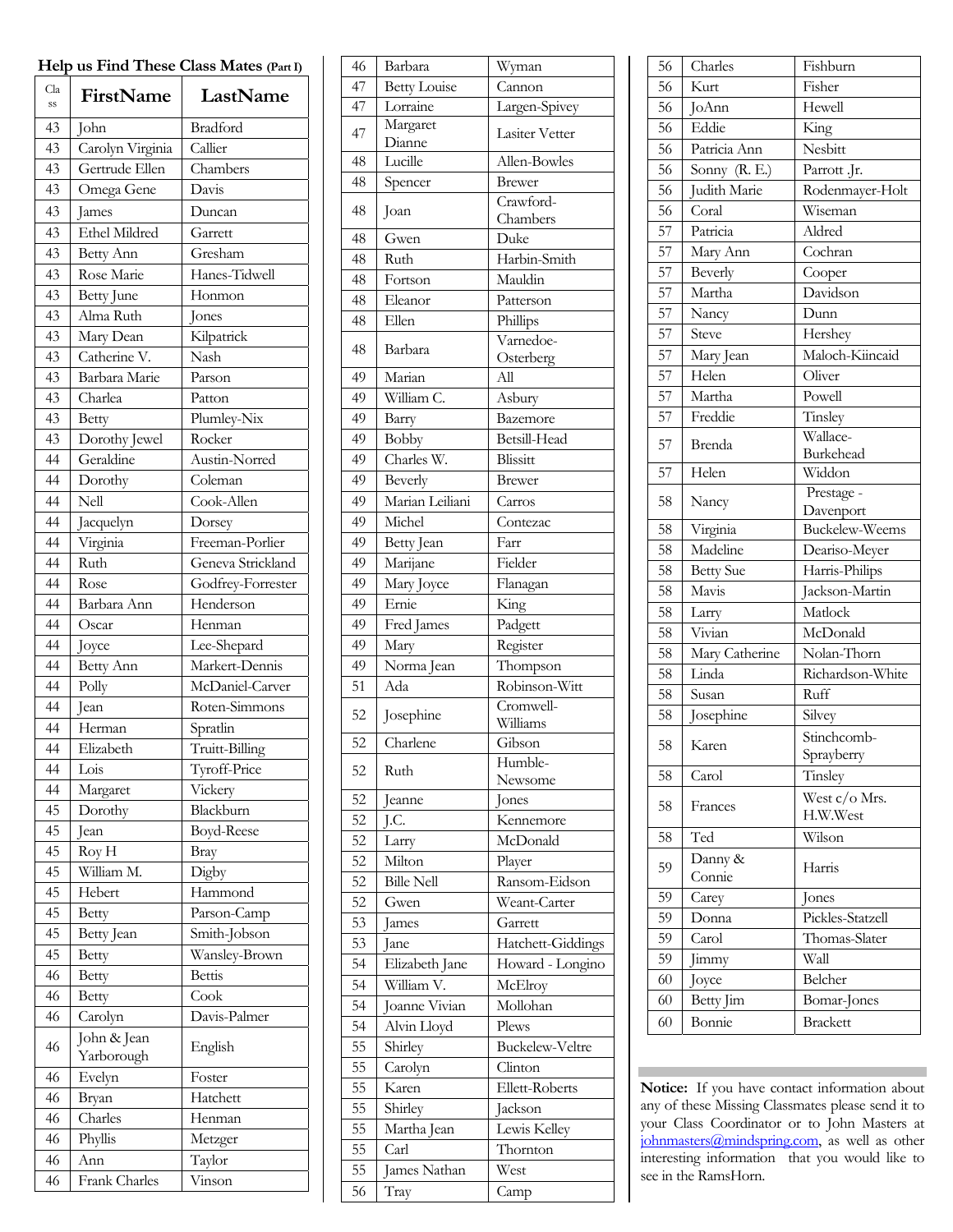# Reunion 2009 Committee Officers

Corresponding Sec. John Masters (63)

**President** Mickey Littlefield (64) V P Linda Jones Waller(64) Treasurer Neal Barronton (55) Secretary Pat Babb Earnest (62) Faculty Coordinator Joanne Johnston (58)



Historian Lorene (Wiley) Zupp (47) Figure 1 Location of Quality Inn listed in Hotels on Page 1

# Class Coordinators by Class 1943 – 1970

| Van Joyner<br>Dick & Lorene (Wiley) Zupp<br>DickZupp@bellsouth.net<br>Roy & Betty Kilgore<br>Barbara Hall<br>merrywidowbdhhh@aol.com<br>Bunny (Freeman) Watson<br>Jane (Travis) Gable<br>janegablern@yahoo.com<br>Neal Barronton<br>barronto@bellsouth.net<br>Gloria (Akins) Patterson<br>Gail Scott<br>Bobbie (Johnston) Chance<br>CHANCEPR@Earthnet.net | 770-964-8305<br>404-766-9746<br>770-463-5968<br>770-461-2717 (H)<br>404-906-9531 (C)<br>770-423-7670<br>404-767-1662<br>770-971-2697<br>770-461-2667 (H)<br>404-290-3492 (H)<br>770-304-3554<br>770-631-7747 | 1963<br>1964<br>1965<br>1966                           | lepatmore@windstream.net<br>Linda (Jones) Waller<br>lindaawaller@bellsouth.net<br>Suzanne (Thornton) Coker<br>stcoker@bellsouth.net<br>Brenda (Ward) Marsh<br>brendam@intartcol.com<br>Diane (Conley) Dooley<br>Greykitty9@aol.com<br>Jan (Kelley) Anderson<br>JanAnderson621@bellsouth.net<br>Darrell Turner | 404-402-0239 (C)<br>404-609-9033<br>404-252-3254<br>404-767-1036<br>770-941-3075 (H)<br>678-575-4081 (C)<br>770-949-3881 (H)<br>678-612-9646 (C)                                                   |
|-----------------------------------------------------------------------------------------------------------------------------------------------------------------------------------------------------------------------------------------------------------------------------------------------------------------------------------------------------------|--------------------------------------------------------------------------------------------------------------------------------------------------------------------------------------------------------------|--------------------------------------------------------|---------------------------------------------------------------------------------------------------------------------------------------------------------------------------------------------------------------------------------------------------------------------------------------------------------------|----------------------------------------------------------------------------------------------------------------------------------------------------------------------------------------------------|
|                                                                                                                                                                                                                                                                                                                                                           |                                                                                                                                                                                                              |                                                        |                                                                                                                                                                                                                                                                                                               |                                                                                                                                                                                                    |
|                                                                                                                                                                                                                                                                                                                                                           |                                                                                                                                                                                                              |                                                        |                                                                                                                                                                                                                                                                                                               |                                                                                                                                                                                                    |
|                                                                                                                                                                                                                                                                                                                                                           |                                                                                                                                                                                                              |                                                        |                                                                                                                                                                                                                                                                                                               |                                                                                                                                                                                                    |
|                                                                                                                                                                                                                                                                                                                                                           |                                                                                                                                                                                                              |                                                        |                                                                                                                                                                                                                                                                                                               |                                                                                                                                                                                                    |
|                                                                                                                                                                                                                                                                                                                                                           |                                                                                                                                                                                                              |                                                        |                                                                                                                                                                                                                                                                                                               |                                                                                                                                                                                                    |
|                                                                                                                                                                                                                                                                                                                                                           |                                                                                                                                                                                                              |                                                        |                                                                                                                                                                                                                                                                                                               |                                                                                                                                                                                                    |
|                                                                                                                                                                                                                                                                                                                                                           |                                                                                                                                                                                                              |                                                        |                                                                                                                                                                                                                                                                                                               |                                                                                                                                                                                                    |
|                                                                                                                                                                                                                                                                                                                                                           |                                                                                                                                                                                                              |                                                        |                                                                                                                                                                                                                                                                                                               |                                                                                                                                                                                                    |
|                                                                                                                                                                                                                                                                                                                                                           |                                                                                                                                                                                                              |                                                        |                                                                                                                                                                                                                                                                                                               |                                                                                                                                                                                                    |
|                                                                                                                                                                                                                                                                                                                                                           |                                                                                                                                                                                                              |                                                        |                                                                                                                                                                                                                                                                                                               |                                                                                                                                                                                                    |
|                                                                                                                                                                                                                                                                                                                                                           |                                                                                                                                                                                                              |                                                        |                                                                                                                                                                                                                                                                                                               |                                                                                                                                                                                                    |
|                                                                                                                                                                                                                                                                                                                                                           |                                                                                                                                                                                                              |                                                        |                                                                                                                                                                                                                                                                                                               | 770-461-5716                                                                                                                                                                                       |
|                                                                                                                                                                                                                                                                                                                                                           |                                                                                                                                                                                                              |                                                        | CDarrell@aol.com                                                                                                                                                                                                                                                                                              |                                                                                                                                                                                                    |
|                                                                                                                                                                                                                                                                                                                                                           |                                                                                                                                                                                                              |                                                        | Suzanne (White) Arnold                                                                                                                                                                                                                                                                                        | 706-553-2447 (H)                                                                                                                                                                                   |
|                                                                                                                                                                                                                                                                                                                                                           |                                                                                                                                                                                                              |                                                        | DArnold60@aol.com                                                                                                                                                                                                                                                                                             |                                                                                                                                                                                                    |
| David Mason                                                                                                                                                                                                                                                                                                                                               |                                                                                                                                                                                                              |                                                        | Margaret (Williamson)                                                                                                                                                                                                                                                                                         | 770-460-5850                                                                                                                                                                                       |
| dmason117@bellsouth.net                                                                                                                                                                                                                                                                                                                                   |                                                                                                                                                                                                              | 1967                                                   | Littlefield                                                                                                                                                                                                                                                                                                   |                                                                                                                                                                                                    |
| Joann (Joiner) Johnston                                                                                                                                                                                                                                                                                                                                   | 770-964-3473                                                                                                                                                                                                 |                                                        | margaretlitt@aol.com                                                                                                                                                                                                                                                                                          |                                                                                                                                                                                                    |
|                                                                                                                                                                                                                                                                                                                                                           | 770-356-5037                                                                                                                                                                                                 |                                                        | Diane (Dodson) Tennihan                                                                                                                                                                                                                                                                                       | 770-461-2610 (H)                                                                                                                                                                                   |
| Bonnie (Neiner) Maguire                                                                                                                                                                                                                                                                                                                                   | 770-251-9944                                                                                                                                                                                                 |                                                        | dianeten@bellsouth.net                                                                                                                                                                                                                                                                                        | 770-789-8304 (C)                                                                                                                                                                                   |
| $yneiner(a)$ <sub>ao</sub> l.com                                                                                                                                                                                                                                                                                                                          |                                                                                                                                                                                                              |                                                        | Jackie (Rooks) Bowen                                                                                                                                                                                                                                                                                          | 770-486-5465                                                                                                                                                                                       |
| Anne (Groover) Williams                                                                                                                                                                                                                                                                                                                                   | 770-474-2718                                                                                                                                                                                                 |                                                        | jbowen@bellsouth.net                                                                                                                                                                                                                                                                                          |                                                                                                                                                                                                    |
| Williams0716@bellsouth.net                                                                                                                                                                                                                                                                                                                                |                                                                                                                                                                                                              | 1968                                                   | Mary (Routon) Oakley                                                                                                                                                                                                                                                                                          | 770-461-3681                                                                                                                                                                                       |
| <b>Riley Nix</b>                                                                                                                                                                                                                                                                                                                                          | 770-934-4088                                                                                                                                                                                                 |                                                        | Kenney Stephenson                                                                                                                                                                                                                                                                                             | 770-931-0674                                                                                                                                                                                       |
| nixriley@comcast.net                                                                                                                                                                                                                                                                                                                                      |                                                                                                                                                                                                              |                                                        | KASa1a8@comcast.net                                                                                                                                                                                                                                                                                           |                                                                                                                                                                                                    |
| Tommy Millians                                                                                                                                                                                                                                                                                                                                            | 770-461-1371 (H)                                                                                                                                                                                             | 1969                                                   | Ridge Boynton                                                                                                                                                                                                                                                                                                 | 770-632-9751                                                                                                                                                                                       |
| Tom@Millians.com                                                                                                                                                                                                                                                                                                                                          |                                                                                                                                                                                                              |                                                        | RBoynton51@comcast.net                                                                                                                                                                                                                                                                                        |                                                                                                                                                                                                    |
| <b>Bill Striplin</b>                                                                                                                                                                                                                                                                                                                                      | 770-354-5429 (H)                                                                                                                                                                                             |                                                        | Mike & Sylvia Higginbotham                                                                                                                                                                                                                                                                                    | 770-461-6471 (H)                                                                                                                                                                                   |
|                                                                                                                                                                                                                                                                                                                                                           | 404-677-8128 (C)                                                                                                                                                                                             | 1970                                                   | mike@mikestrailerhitches.com                                                                                                                                                                                                                                                                                  | 770-472-3777 (W)                                                                                                                                                                                   |
| <b>Charles Feuchter</b>                                                                                                                                                                                                                                                                                                                                   | 770-475-2308                                                                                                                                                                                                 |                                                        |                                                                                                                                                                                                                                                                                                               |                                                                                                                                                                                                    |
|                                                                                                                                                                                                                                                                                                                                                           |                                                                                                                                                                                                              |                                                        |                                                                                                                                                                                                                                                                                                               |                                                                                                                                                                                                    |
|                                                                                                                                                                                                                                                                                                                                                           |                                                                                                                                                                                                              |                                                        |                                                                                                                                                                                                                                                                                                               |                                                                                                                                                                                                    |
|                                                                                                                                                                                                                                                                                                                                                           |                                                                                                                                                                                                              |                                                        |                                                                                                                                                                                                                                                                                                               |                                                                                                                                                                                                    |
| <b>Barnes Walker</b>                                                                                                                                                                                                                                                                                                                                      |                                                                                                                                                                                                              |                                                        |                                                                                                                                                                                                                                                                                                               |                                                                                                                                                                                                    |
|                                                                                                                                                                                                                                                                                                                                                           |                                                                                                                                                                                                              |                                                        |                                                                                                                                                                                                                                                                                                               |                                                                                                                                                                                                    |
| Barnes Walker@yahoo.com                                                                                                                                                                                                                                                                                                                                   |                                                                                                                                                                                                              |                                                        |                                                                                                                                                                                                                                                                                                               |                                                                                                                                                                                                    |
| John Masters                                                                                                                                                                                                                                                                                                                                              |                                                                                                                                                                                                              |                                                        |                                                                                                                                                                                                                                                                                                               |                                                                                                                                                                                                    |
|                                                                                                                                                                                                                                                                                                                                                           | Pat (Babb) Earnest<br>pbearnest@bellsouth.net                                                                                                                                                                | $770-461-4384$ (H)<br>404-944-3445<br>404-240-0048 (W) | 30213                                                                                                                                                                                                                                                                                                         | Send errors and corrections to John Masters Fax 404-240-<br>0446, johnmasters@mindspring.com, or PO Box 1074, Fairburn, Ga<br>JohnMasters@Mindspring.com<br>404-895-1092 (C)<br>404-240-0446 (FAX) |